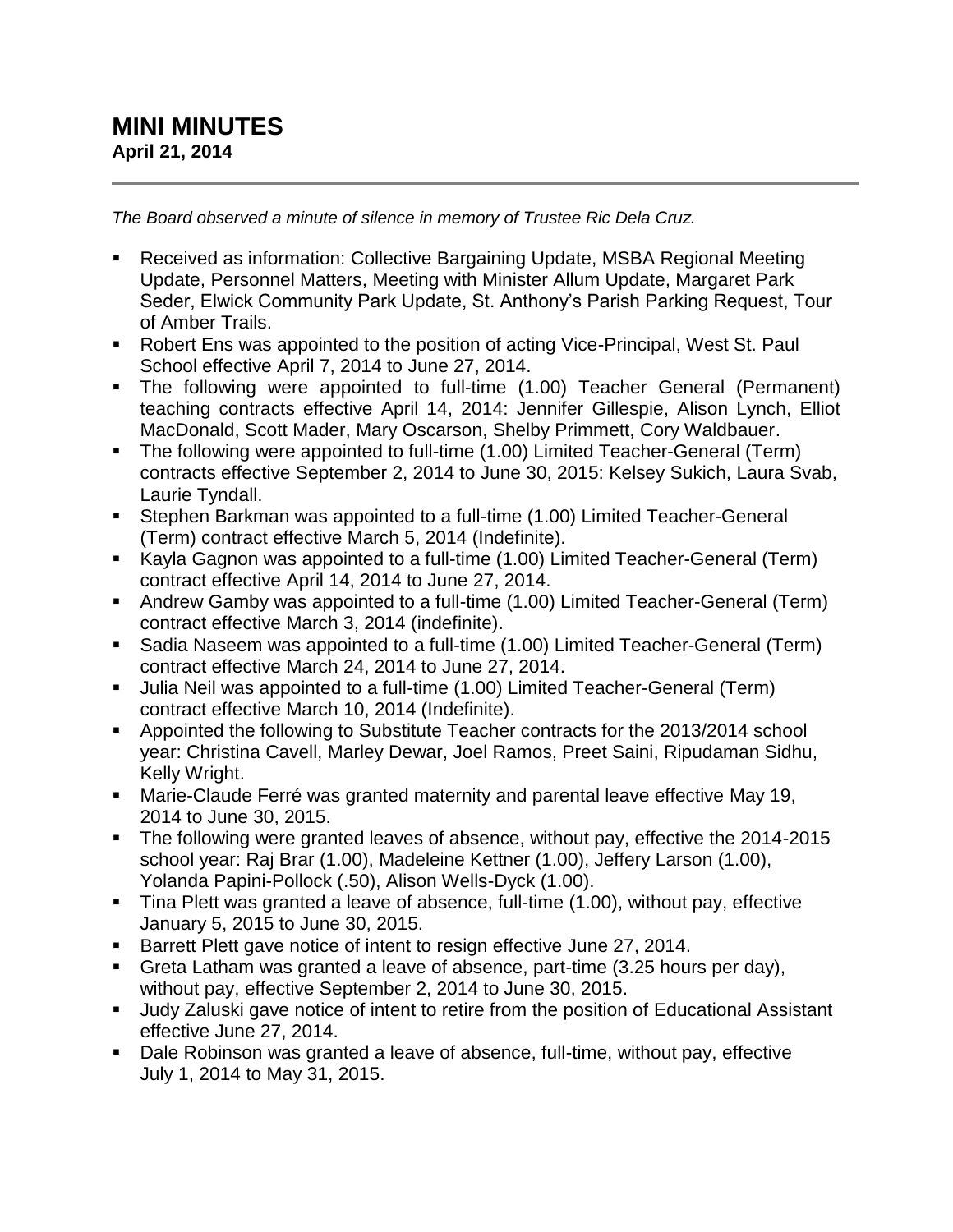- Shane Livingstone was appointed to the position of Settlement Worker effective April 7, 2014 to March 31, 2015.
- Starr Muckle gave notice of intent to resign from the position of Instructor effective February 20, 2014.
- Nick Astbury gave notice of intent to resign from the position of HVAC Mechanic effective April 17, 2014.
- **The following Superintendents' Personnel Report motions were rescinded:** 
	- #14-137-Nick Gaudry appointment to a full-time (1.00) Limited Teacher-General (Term) contract effective September 2, 2014 to June 30, 2015.
	- #14-137-Laurie Turnbull appointment to a full-time (1.00) Limited Teacher-General (Term) contract effective September 2, 2014 to June 30, 2015.
- **Approved:** 
	- That the 2014-2015 Board Calendar be approved as listed.
		- o Regular Board Meetings: September 8, 2014; October 6, 2014; November 3, 2014; November 24, 2014; December 15, 2014, January 12, 2015; January 26, 2015; February 2, 2015; March 2, 2015; March 9, 2015; March 23, 2015; April 13, 2015; April 27, 2015; May 4, 2015; June 1, 2015; June 15, 2015; August 31, 2015.
		- o Informal Board Meetings: November 17, 2014; December 1, 2014; January 19, 2015; February 9, 2015; April 20, 2015; May 11, 2015.
		- o Trustee Orientation: October 27, 2014.
		- o Inaugural Meeting: November 3, 2014.
		- o Public Budget Meeting: February 23, 2015.
		- o Board Retreat: June 12 and 13, 2015.
	- That the Board purchase a corporate table (10 tickets) at the 8th Annual TJ's Gift Gala honouring the Honourable Gord Mackintosh (\$1,500).
	- That the Board purchase a corporate table (10 tickets) for the University of Winnipeg's Opportunity Fund Dinner honour Dr. Lloyd Axworthy and Ms. Denise Ommanney (\$1,500).
	- That the Board purchase a table (10 tickets) to the 13th Annual Keeping the Fires Burning Awards dinner on June 19, 2014 (\$1,250.00).
	- That the Board approve an additional 1200 square foot Multi-Purpose Room to be added to the R.F. Morrison School addition.
	- That the Board supports West St. Paul School's request to the Honourable James Allum to continue with the Balanced School Day for the 2014-2105 school year.
- Approved for payment:
	- Certificate of Payment No. 6 for the Victory Day Care project in the amount of \$188,705.16 be paid to Gateway Construction & Eng. Ltd.
	- Statutory Holdback on Certificate of Payment No. 6 for the Victory Day Care project in the amount of \$14,571.83 be paid to the Seven Oaks School Division/Gateway 441 Victory Day Care account.
	- Invoice No. W-2014-034 for the new Amber Trails School project in the amount of \$540.75 be paid to M. Block & Associates Ltd.
	- Invoice No. 13118 for the Elwick Elevator/Grooming Room project in the amount of \$4,449.05 be paid to Number Ten Architectural Group.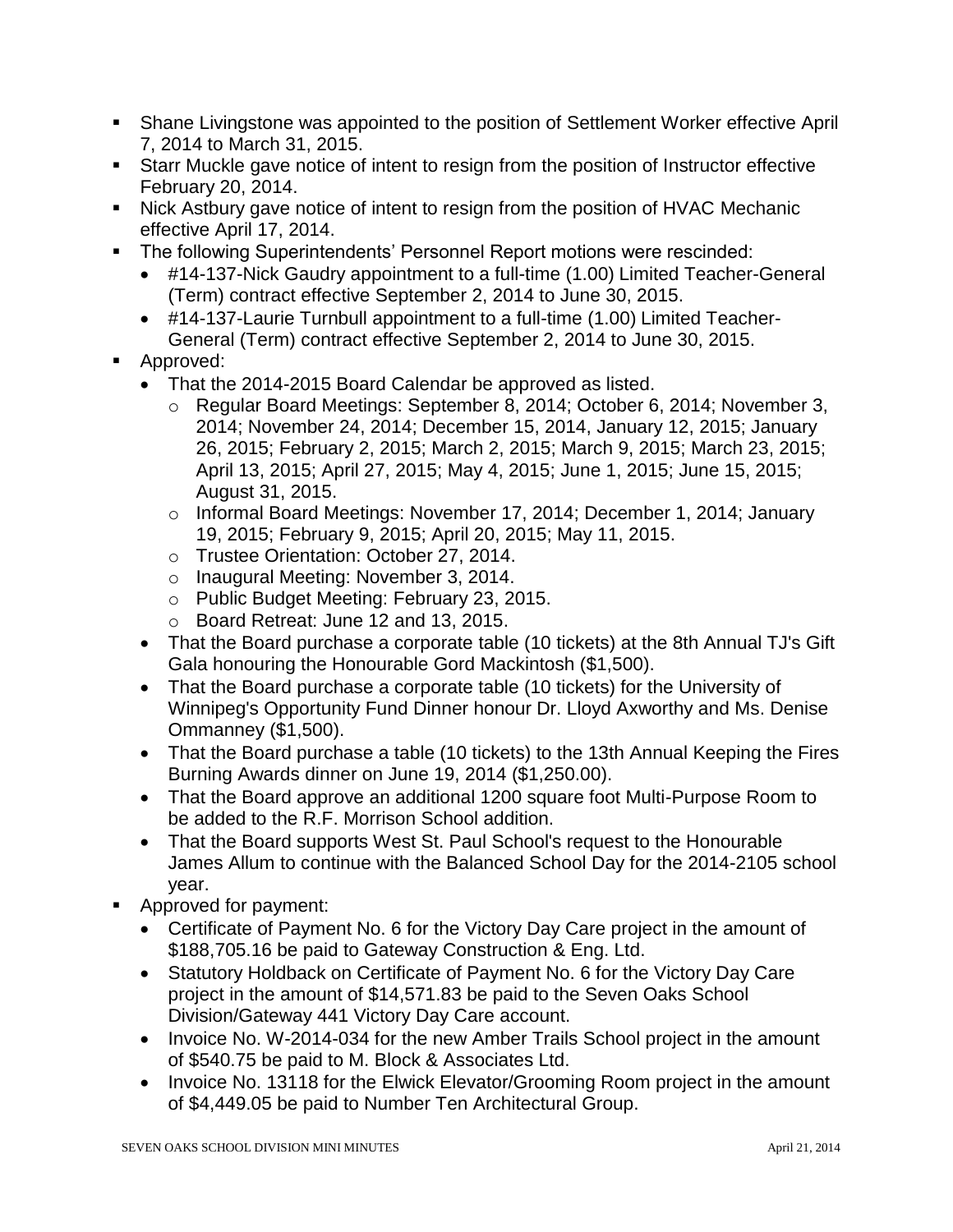- Invoice No. 13119 for the Edmund Partridge Elevator/Grooming Room project in the amount of \$13,085.35 be paid to Number Ten Architectural Group.
- Invoice No. 13120 for the Maples Collegiate Commons addition in the amount of \$9,027.06 be paid to Number Ten Architectural Group.
- Invoice No. 4283 for the new Amber Trails School project in the amount of \$14,072.33 be paid to Prairie Architects Inc.
- Invoice No. 4285 for the new Red River School project in the amount of \$52,314.01 be paid to Prairie Architects Inc.
- Invoice No. 844530 for the Garden City East Wall/Roof project in the amount of \$21,309.93 be paid to Stantec Consulting.
- Invoice No. 5615 for the Victory Site Daycare project in the amount of \$3,132.05 be paid to MCM Architects Inc.
- Certificate of Payment No. 9 for the Maples Collegiate Commons addition in the amount of \$619,492.27 be paid to Bockstael Construction.
- Statutory Holdback on Certificate of Payment No. 9 for the Maples Collegiate Commons addition in the amount of \$47,837.24 be paid to the Seven Oaks School Division/Bockstael Construction account.
- Certificate of Payment No. 8 for the Maples Collegiate Geothermal project in the amount of \$37,016.80 be paid to Loewen Mechanical Ltd.
- Statutory Holdback on Certificate of Payment No. 8 for the Maples Collegiate Geothermal project in the amount of \$2,679.78 be paid to the Seven Oaks School Division/Loewen Mechanical account.
- Certificate of Payment No. 8R for the portables at A.E. Wright, O.V. Jewitt and James Nisbet (FY12) in the amount of \$5,250 be paid to Von Ast Construction (2003) Inc.
- Certificate of Payment No. 7 for the Victory Day Care project in the amount of \$209,660.41 be paid to Gateway Construction & Engineering Ltd.
- Statutory Holdback on Certificate of Payment No. 7 for the Victory Day Care project in the amount of \$16,189.99 be paid to the Seven Oaks School Division/Gateway 441 Victory Day Care account.
- Invoice No. 850393 for the Garden City East Wall/Roof project in the amount of \$31,970.30 be paid to Stantec Consulting.
- Invoice No. 3130 for the MET School relocation in the amount of \$1,404.37 be paid to Landmark Planning & Design Inc.
- **Conference Reports received from:** 
	- Fatumah Mbabaali, Vice-Principal, Margaret Park School. Autism Awareness The Zones of Regulations and Social Skills, March 20 to 21, 2014 - Winnipeg.
	- Cheryl Deans, Teacher, Victory School. National Council of Teachers of Mathematics, October 23 to 25, 2013 - Las Vegas, Nevada.
	- Julieta DePaula-Olivereira, Teacher, Maples Collegiate. Canadian Student Leadership Conference, September 17 to 21, 2013 - Montague, Prince Edward Island.
	- Yolanda Buchberger, Teacher, Garden City Collegiate. Transitional Planning and Teaching Individuals with ASD About Sexuality, September 27 to 28, 2013 - Kelowna, British Columbia.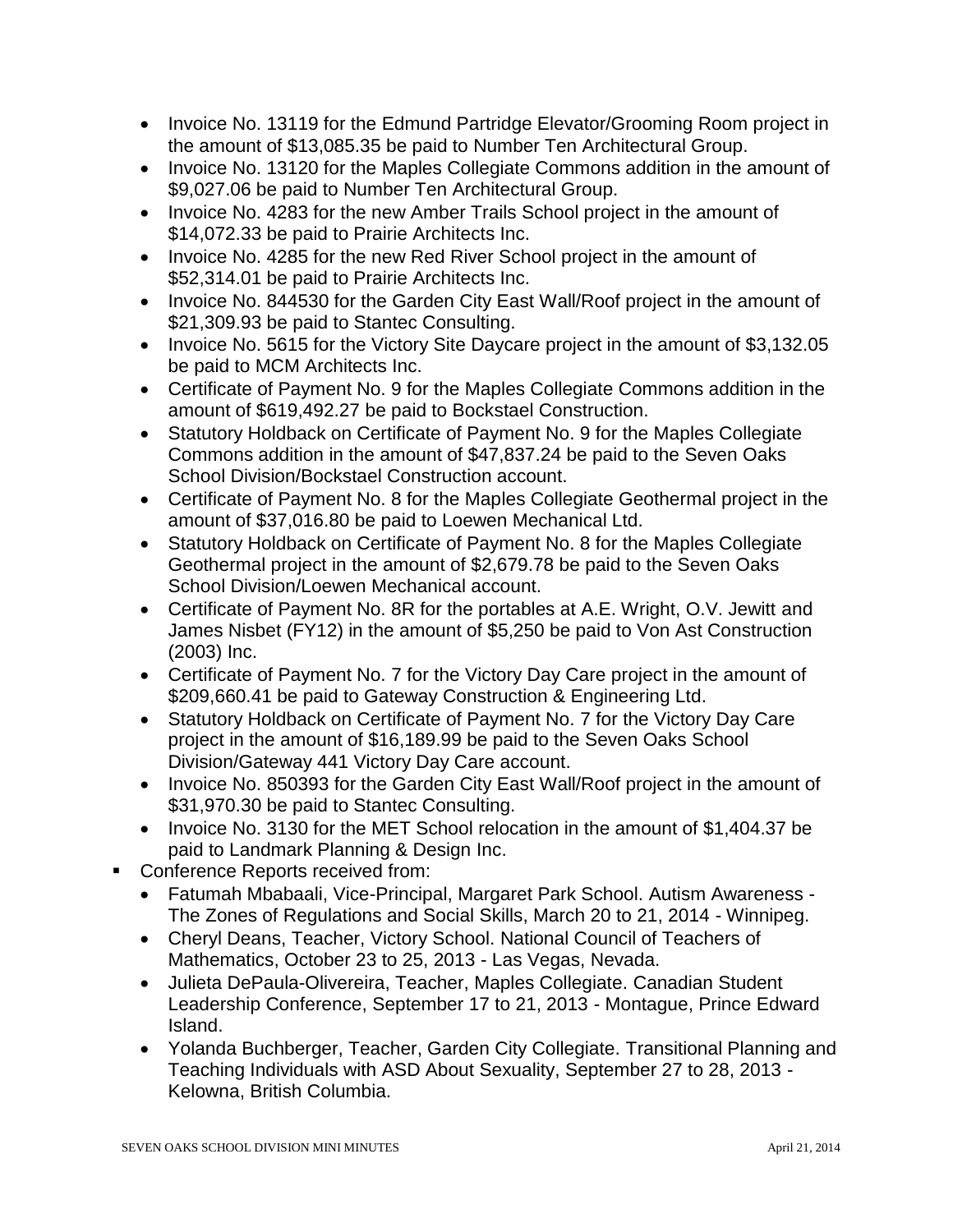- Mia Guenther, Teacher, Constable Finney School. Annual Play Therapy Conference, October 7 to 11, 2013 - Palm Springs, California.
- Melanie Bartelings, Edna Andres, Cathy McVicar Teachers, James Nisbet School. National Council of Teachers of Mathematics, October 23 to 25, 2013 - Las Vegas, Nevada.
- Ciara Ziegler, Teacher, Elwick School. National Council of Teachers of Mathematics, October 23 to 25, 2013 - Las Vegas, Nevada.
- Mark Behrendt, Teacher, R.F. Morrison School. National Council of Teachers of Mathematics, October 23 to 25, 2013 - Las Vegas, Nevada.
- Kristy Merkl, Teacher, Edmund Partridge School. HICE International Teaching Conference, January 5 to 8, 2014 – Honolulu, Hawaii.
- Matthew Turner, Teacher, O.V. Jewitt School. National Art Education Association National Convention, March 7 to 10, 2013 - Fort Worth, Texas.
- Jeff Cieszecki, Teacher, ÉSOMS. National Science Teachers' Association 2013 National Conference, April 11 to 14, 2013 - San Antonio, Texas.
- Nikki Tell, Teacher, Garden City Collegiate. Hawaiian International Education Conference, January 5 to 8, 2014 - Honolulu, Hawaii.
- Kelly Stokotelny, Teacher, Garden City Collegiate. Hawaiian International Education Conference, January 5 to 8, 2014 - Honolulu, Hawaii.
- Chantal Morin, Teacher, A.E. Wright School. Hawaiian International Education Conference, January 5 to 8, 2014 - Honolulu, Hawaii.
- Torrie Preteau, Teacher, Garden City Collegiate. NCTE 2013 Annual Convention Inventing the Future of English, November 21 to 24, 2013 - Boston, Massachusetts.
- Suchitra Malhi, Teacher, Garden City Collegiate. NCTM Conference, July 28 to 30, 2011 - Orlando, Florida.
- Carol Sawka, Special Education Coordinator. ASCD Conference: Every Learner Someday is Now, March 14 to 17, 2014 - Los Angeles, California.
- Cynthia Dutton, Principal, Margaret Park School. Green Schools Conference Sustainability, March 27 to 29, 2014 - Sacramento, California.
- Correspondence received from:
	- R. Kachur, City Clerk. Subdivision and Rezoning Southeast Corner of McPhillips Street and Murray Avenue.
	- Brian Pallister, Leader of the Official Opposition, MLA Fort Whyte. Commitment to Manitoba Provincial Government's 2014 budget to increase the rental allowance (Make Poverty History).
	- Floyd Martens, President, Manitoba School Boards Association. Letter to Honourable Kevin Chief requesting a meeting regarding the Metro Winnipeg Safety Protocol.
	- Manitoba School Boards Association. Record of Proceedings, 50th Annual Convention.
	- Susan Taylor, Office Coordinator, Compassionate Friends Inc. Brochures: When a Child Dies, Surviving Your Child's Suicide.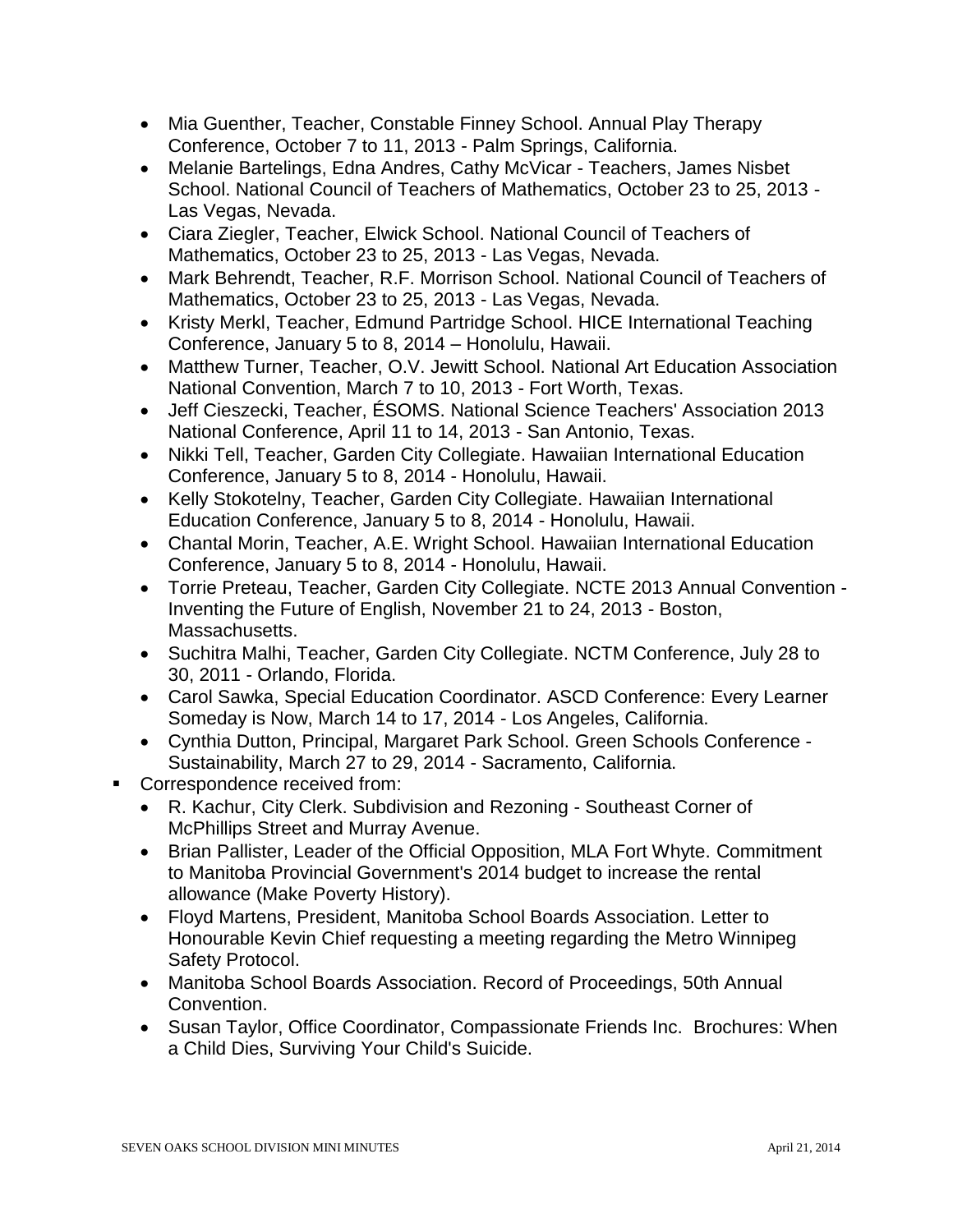- Floyd Martens, President, Manitoba School Boards Association. Response to Valley Garden School Division concerning the timeline and implementation of contribution rage change for the pension plan.
- CBC Canada. CBC's Canada Writes celebrates Shakespeare's  $450<sup>th</sup>$  Birthday with new Canadian YA Fiction.
- 2014 Summit: Children and Youth Mental Health Program Outline.
- Manitoba School Boards Association e-bulletins: March 19, April 2, April 16.
- Michael Barrett, President, Ontario Public School Boards' Association. Submission regarding Bill C-23, Fair Elections Act (An Act to Amend the Canada Elections Act and other Acts and to Make Consequential Amendments to Certain Acts).
- Manitoba School Boards Association. School Board Candidate Information Sessions.
- National Aboriginal Trustees Gathering 2014. July 2 to 3, 2014 Niagara Falls, Ontario.
- MASS Professional Development Session. Leading Deeper Learning with Simon Breakspear - Monday, August 18.
- City of Winnipeg 2014 Mill Rates-Special & Education Support Levies. Approval of 2014 Mill Rates and associated City By-Laws.
- Bocksteal Construction-Maples Collegiate Addition. Construction schedule as of April 7, 2014.
- Province of Manitoba 2013-2014 Excellence in Teaching Award Recipients.
- Edward Ploszay, Chair, Board of Trustees. Letter to Jonathan Young, Professor, University of Manitoba and Brian O'Leary, Superintendent, Seven Oaks School Division thanking them for providing valuable insight into how funding is split between the Province and school taxes.
- Canadian Education Association. What's Standing in the Way of Change in Education?" workshop, April 28, Louis Riel School Division.
- Floyd Martens, President, Manitoba School Boards Association. Letter to the Honourable James Allum regarding resolutions passed at the 2014 MSBA Annual General Meeting on March 14, 2014.
- Floyd Martens, President, Manitoba School Boards Association. Letter to Honourable Brian Pallister requesting a meeting to discuss educational issues of importance to Manitoba School Boards and the citizens of Manitoba.
- Floyd Martens, President, Manitoba School Boards Association. Letter to Honourable Jon Gerrard requesting a meeting to discuss educational issues of importance to Manitoba School Boards and the citizens of Manitoba.
- Cape Breton-Victoria Regional School Board. Superintendent of Schools search.
- Seven Oaks School Division RFP Cisco Vendor of Record.
- Taylor Gunn, President and CEO CIVIX Canada & Student Vote. 2014 Student Budget Consultation Highlights.
- Senate Committee on Human Rights. Youth Guide: Cyber Bullying Hurts. Respect for Rights in the Digital Age.
- Assessing the Effectiveness of an ACCESS Partnership at the University of Winnipeg. A Review of the Successes and Challenges Experienced by the